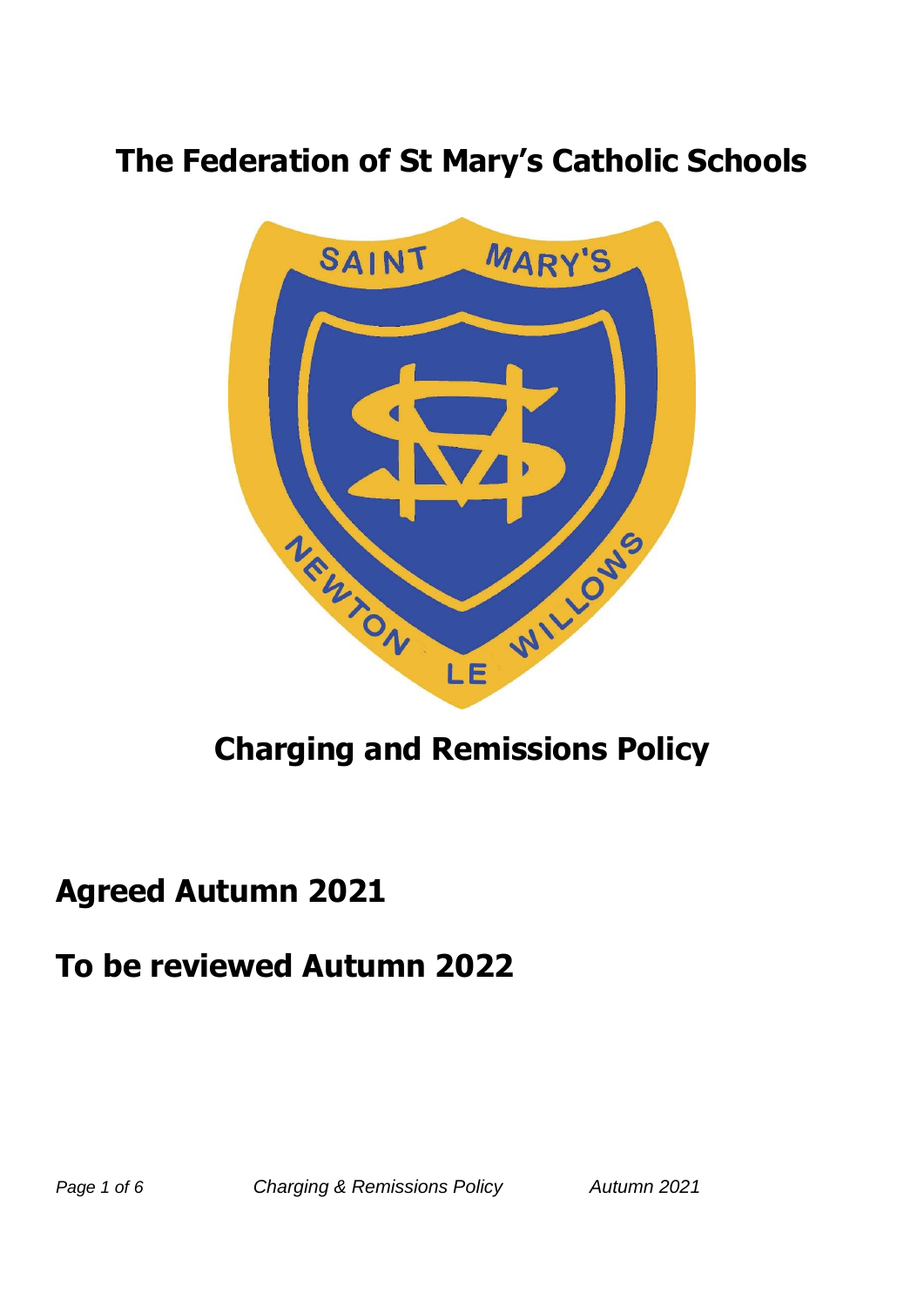# **Policy on Charging**

## **1 Introduction**

Education provided by the school during normal school hours is at no charge to pupils. We do not charge for any activity undertaken as part of the National Curriculum. However, we may charge for some additional extra activities including:

- Music and vocal tuition, provided to individuals or small groups.
- Any materials, books, instruments or equipment, where the child's parent wishes their child to own them
- Optional extra (see below)

## **1 Optional Extras**

Charges may be made for some activities that are known as "optional extras". Where an optional extra is being provided, a charge **can** be made for providing materials, books, instruments, or equipment. **Optional extras are:**

- Education provided outside of school time that is not:
	- a) Part of the National Curriculum
	- b) Part of a syllabus for a prescribed public examination that the pupil is being prepared for at the school.
	- c) Part of religious education transport that is not required to take the pupil to school or to other premises where the local authority/governing body have arranged for the pupil to be provided with education.
	- d) Board and lodging for a pupil on a residential visit.

In calculating the cost of optional extras an amount may be included in relation to:

- Any materials, books, instruments, or equipment provided in connection with the optional extra.
- Non-teaching staff.
- Teaching staff engaged under contracts for services purely to provide an optional extra, this includes supply teachers engaged specifically to provide the optional extra.
- The cost, or a proportion of the costs, for teaching staff employed to provide tuition in playing a musical instrument, where the tuition is an optional extra.

Any charge made in respect of individual pupils will not exceed the actual cost of providing the optional extra activity, divided equally by the number of pupils participating. It will not therefore include an element of subsidy for any other pupils wishing to participate in the activity whose parents are unwilling or unable to pay the full charge.

Furthermore in cases where a small proportion of the activity takes place during school hours the charge cannot include the cost of alternative provision for those pupils who do not wish to participate. Therefore no charge will be made for supply teachers to cover for those teachers who are absent form school accompanying pupils on a residential visit.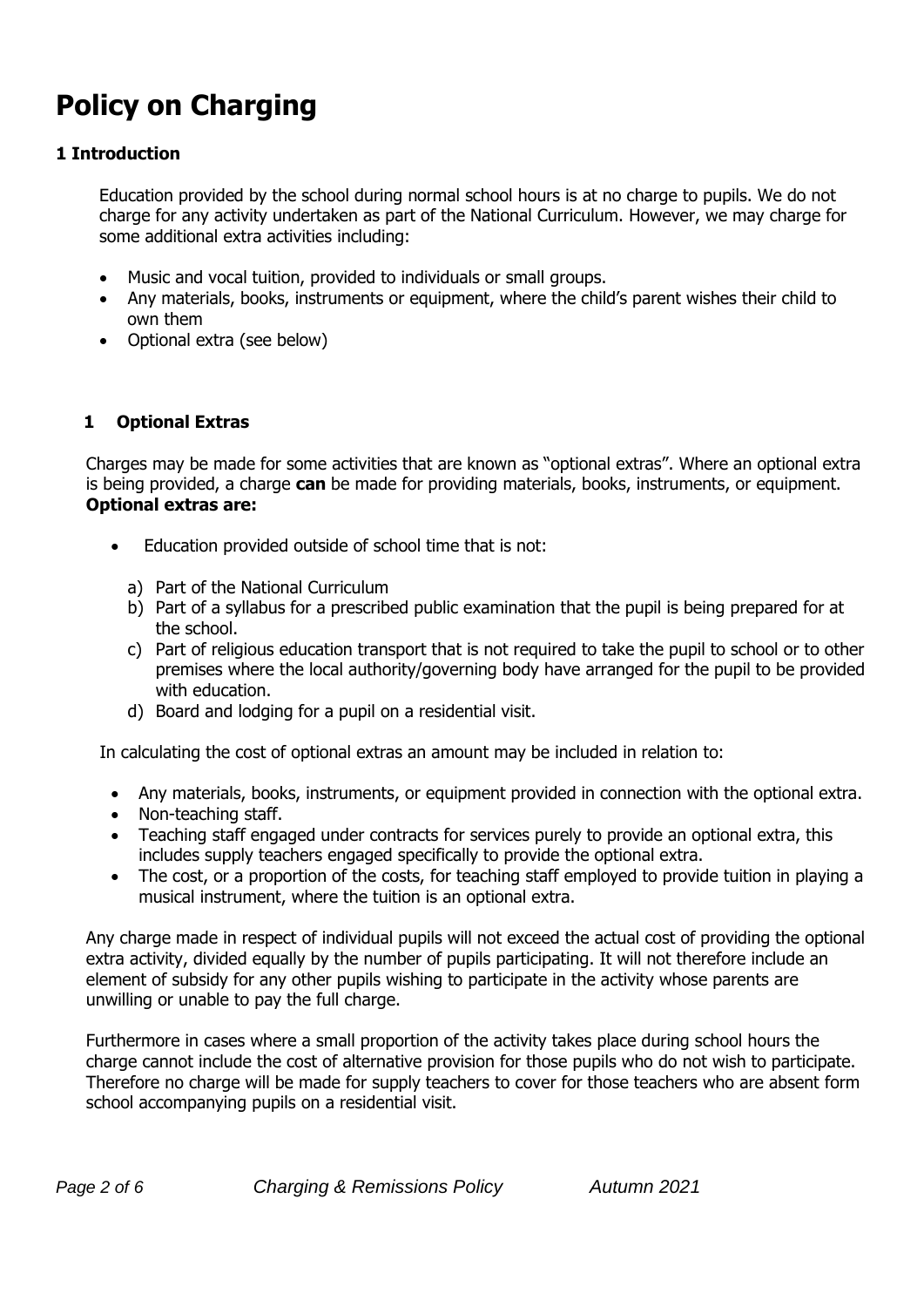Participation in any optional extra activity will be on the basis of parental choice and a willingness to meet the changes. Parental agreement is therefore a necessary pre-requisite for the provision of an optional extra where charges will be made.

## **2 Voluntary contributions**

When organising school trips or visits to enrich the curriculum and the educational experience of the children, the school invites parents and carers to contribute to the cost. All contributions are voluntary. If we do not receive sufficient voluntary contributions, we may cancel a trip. If a trip goes ahead, it may include children whose parents or carers have not paid any contribution. We do not treat these children differently from any others.

If a parent wishes their child to take part in a school trip or event, but is unwilling or unable to make a voluntary contribution, we do allow the child to participate fully in the trip or activity. Sometimes the school pays additional costs in order to support the visit. Parents and carers have a right to know how each trip is funded, and the school provides this information on request.

The following is a list of additional activities, organised by the school, which require voluntary contributions from parents and carers. These activities are known as 'optional extras'. This list is not exhaustive:

- Visits to museums
- Fieldtrips and research visits
- Sporting activities which require transport expenses
- Outdoor adventure activities
- Visits to or by a theatre company
- School trips abroad
- Musical events
- School Levy

### **3 Residential visits**

If the school organises a residential visit in school time, or mainly in school time, which is to provide education directly related to the National Curriculum, we do not make any charge for the education or travel expenses. However, we do suggest a charge to cover the costs of board and lodging, although parents and carers who receive state benefits are exempt from this charge. If we cannot raise sufficient funding through these voluntary contributions, the visit may have to be cancelled, and that aspect of the curriculum would have to be covered in other ways.

#### **4 Music tuition**

All children study music as part of the normal school curriculum. We do not charge for this. There may be a charge for individual or small-group music tuition, since this is an additional curriculum activity, and not part of the National Curriculum. These individual or small-group lessons are taught by peripatetic music teachers. We may make a charge for these lessons, but parents and carers in receipt of state benefits are exempt from payment. We give parents

and carers information about additional music tuition at the start of each academic year.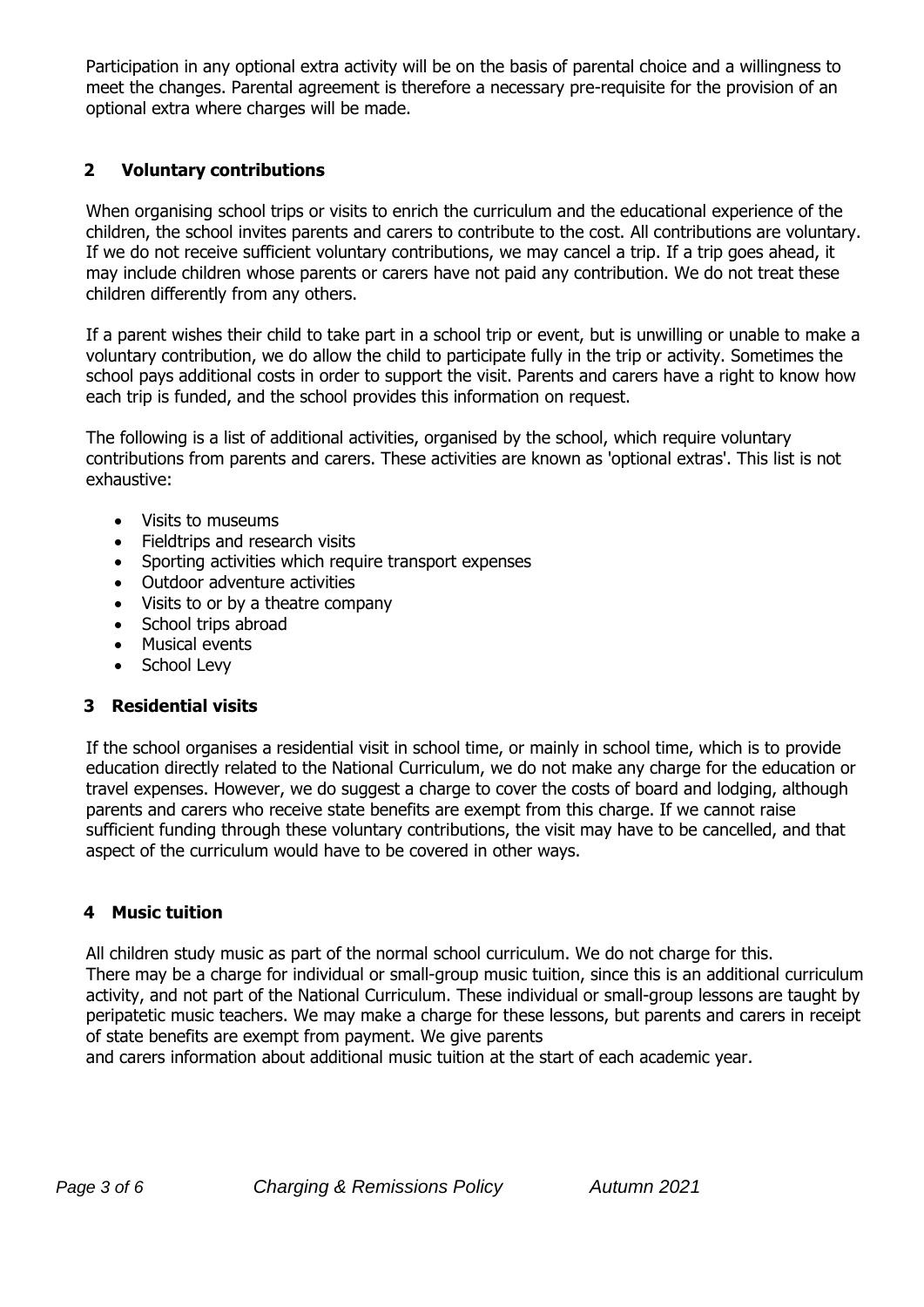### **5 Additional Sports Coaching**

The school may offer additional sports coaching usually after school. Most of these clubs are run by qualified sports coaches. We may make a small charge for this service and subsidise the remaining costs from the sports premium grant.

## **6 Swimming**

The school organises swimming lessons for children from year 3. These take place in school time and are part of the National Curriculum. We make no charge for this activity, however, we may ask for a voluntary contribution towards the cost of transport in future academic years. We inform parents and carers when these lessons are to take place.

## **7 Breakfast and After School Club**

Charges are made for pupils who access the above clubs. These clubs do not form part of the school's delegated budget and are run by an external company. Please see Appendix 1 for current charges.

## **8 Nursery 30 hour places**

Charges are made for pupils who access nursery 30 hour places to cover the cost of wrap around care. The wrap around care does not form part of the school's delegated budget and is self-funding. Please see Appendix 1 for current charges.

### **9 Remissions**

 In some circumstances the school may not charge for items or activities. This will be at the discretion of the headteacher and or governing body, and will depend on the activity in question.

### **10 Monitoring and review**

This policy is monitored by the governing body, and will be reviewed every three years or sooner if necessary. The main body of the policy may still be current but we may need to update Appendix 1 more frequently as changes occur.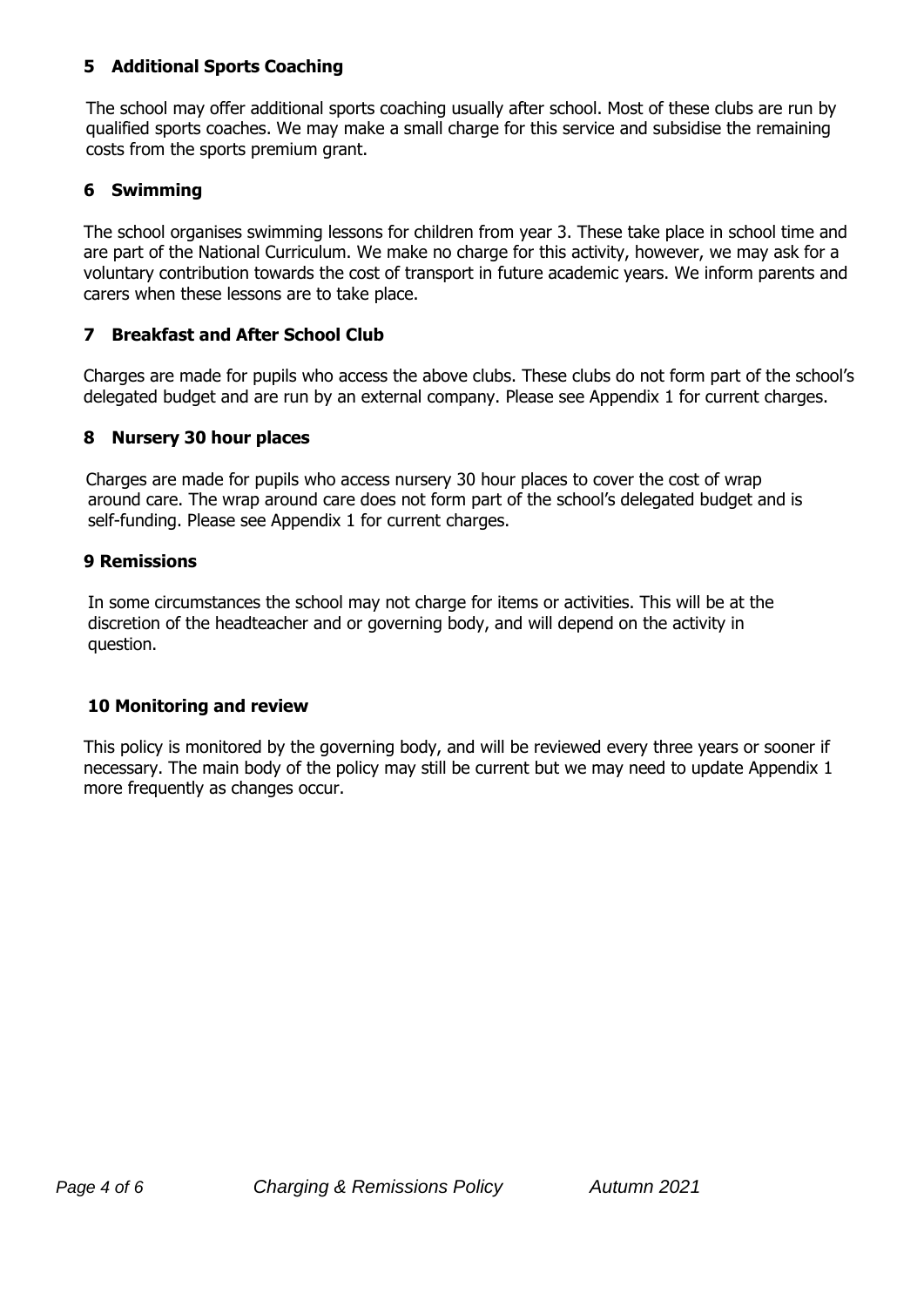## **EXTENDED SCHOOL CARE – JUNIOR SCHOOL**

This policy takes account of the costs of providing extended school childcare places.

Extended school care covers Breakfast and After School Club and is operated by **Sports Coaching Group North West** at the Junior School, who are an external company. Fees are set by them and paid directly to them.

#### **Pricing Structure**

#### **Breakfast Club – 7.30am till start of school day**

| <b>Session Charge</b> |  |
|-----------------------|--|
| £5.00                 |  |
|                       |  |

#### **After School Club slot 1 - from end of school day till 4.15pm infants and 4.30pm juniors**

| <b>Session Charge</b> |  |
|-----------------------|--|
| £5.00                 |  |
|                       |  |

#### **After School Club slot 2 – from end of school day till 5.45pm**

| <b>Session Charge</b> |  |
|-----------------------|--|
| £10.00                |  |
|                       |  |

### **EXTENDED SCHOOL CARE – INFANT SCHOOL**

Extended school care covers Breakfast and After School Club and is operated by **The Foxes at St Mary's**, who are an external company. Fees are set by them and paid directly to them.

#### **Pricing Structure**

#### **Breakfast Club – 7.30am till start of school day**

| <b>Fixed Contract Charge</b> | <b>Flexi Contract Charge</b> |
|------------------------------|------------------------------|
| £8.00                        | £9.00                        |
|                              |                              |

#### **After School Club - from end of school day till 6pm**

| <b>Fixed Contract Charge</b> | <b>Flexi Contract Charge</b> |
|------------------------------|------------------------------|
| E12.00                       | £13.00                       |
|                              |                              |